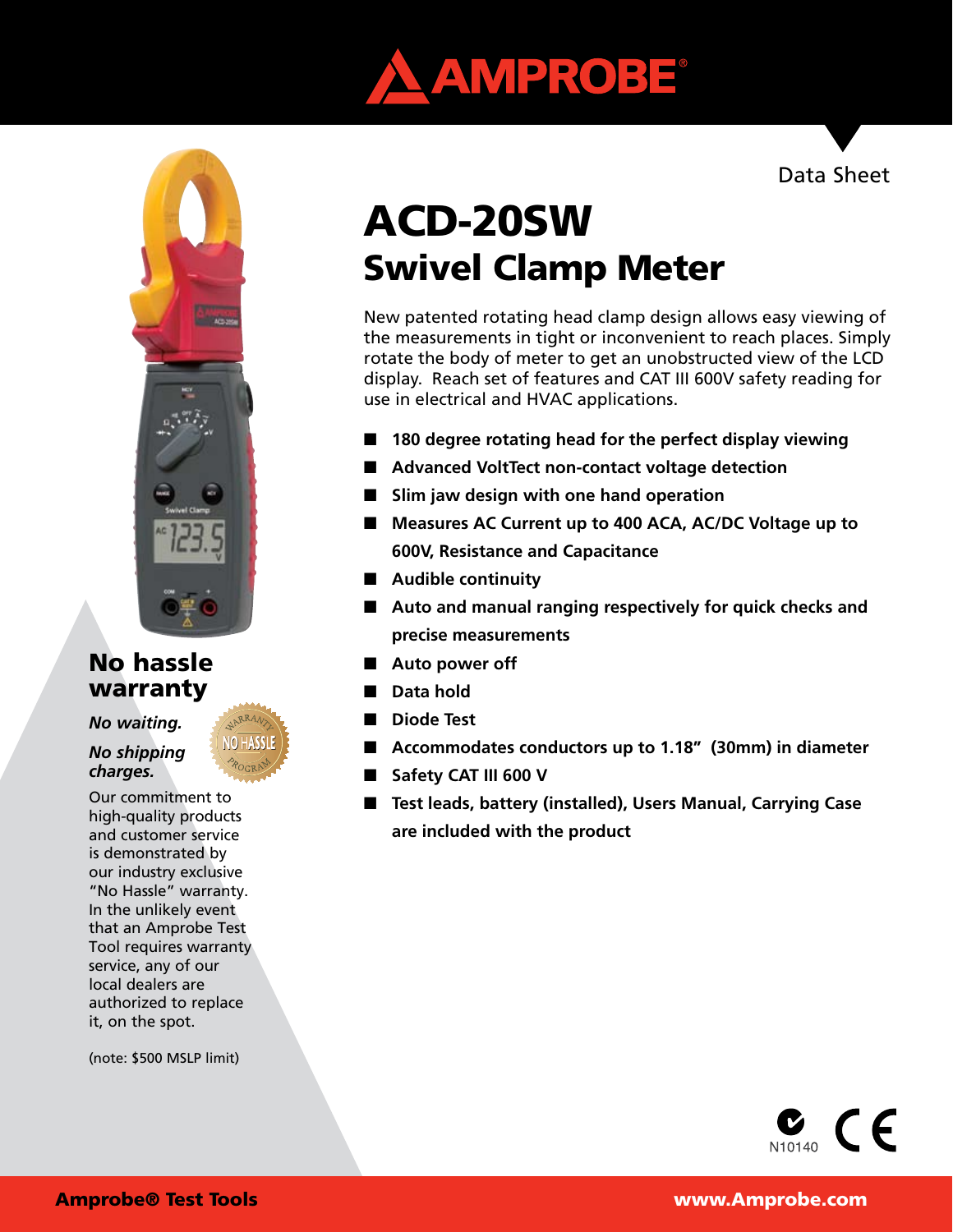

# ACD-20SW Swivel Clamp Meter

# **General Specifications**

| <b>Display</b>                       | 3 <sup>3</sup> / <sub>4</sub> digit liquid crystal display (LCD) with a maximumreading of 3999.                                                           |
|--------------------------------------|-----------------------------------------------------------------------------------------------------------------------------------------------------------|
| <b>Polarity</b>                      | Automatic, positive implied, negative polarityindication.                                                                                                 |
| Overrange                            | (OL) or (-OL) is displayed.                                                                                                                               |
| Zero                                 | Automatic.                                                                                                                                                |
| <b>Low Battery Indication</b>        | The "" is displayed when the battery voltage drops below the operating level.                                                                             |
| <b>Auto Power Off</b>                | Approx. 10 minutes.                                                                                                                                       |
| <b>Measurement Rate</b>              | 2 times per second, nominal.                                                                                                                              |
| <b>Operating Environment</b>         | 0°C to 50°C / 32°F to 122°F at <70% relative humidity.                                                                                                    |
| <b>Storage Ttemperature</b>          | -20°C to 60° / -4°F to 140°F, 0 to 80% R.H. withbattery removed from meter.                                                                               |
| Accuracy                             | Stated accuracy at $74^{\circ}F \pm 8^{\circ}F$ , <75% relativehumidity.                                                                                  |
| <b>Temperature Coefficient</b>       | $0.1 \times$ (specified accuracy) per $\degree$ F, (32 $\degree$ F to 66 $\degree$ F, 82 $\degree$ F to 122 $\degree$ F).                                 |
| <b>Altitude</b>                      | 6561.7 Feet (2000m).                                                                                                                                      |
| <b>Jaw Opening Capability</b>        | 30mm (1.18 in) conductor.                                                                                                                                 |
| Power                                | 1.5 volt battery x2, R03/SIZE AAA.                                                                                                                        |
| <b>Isolated Battery Compartment.</b> |                                                                                                                                                           |
| <b>Battery Life</b>                  | 200 hours typical with carbon-zinc.400 hours typical with alkaline.                                                                                       |
| <b>Dimensions</b>                    | $306 \times 135 \times 30$ mm (12 $\times$ 5.3 $\times$ 1.2 in).                                                                                          |
| Weight                               | Approx. 157g (1.26lb) including battery.                                                                                                                  |
| Safety                               | Designed to meet IEC 61010-1 (EN61010-1) andIEC 61010-2-032 (EN61010-2-032), CATIII 600V class II<br>and pollution degree 2 indoor use comply with CE, UL |

### **Electrical Specifications**

| <b>DC Volts</b>                |                                                                                            |
|--------------------------------|--------------------------------------------------------------------------------------------|
| Ranges                         | 400mV, 4V, 40V, 400V, 600V                                                                 |
| <b>Resolution</b>              | 0.1 <sub>m</sub>                                                                           |
| Accuracy                       | $\pm (0.5\% \text{ rdq} + 2 \text{ dqts})$                                                 |
| <b>Input Impedance</b>         | 400mV:>100MΩ; 4V:10MΩ;40V~600V:9.1MΩ                                                       |
| <b>Overload Protection</b>     | 600VDC or AC rms To measure millivolts, use "RANGE" button to manually select 400mV range. |
| <b>AC Volts (50hz - 500hz)</b> |                                                                                            |
| Ranges                         | 4V, 40V, 400V, 600V                                                                        |
| <b>Resolution</b>              | 1 <sub>m</sub> V                                                                           |
| Accuracy                       | $\pm$ (1.2% rdg + 5 dgts)                                                                  |
|                                | $\pm$ (1.5% rdg + 5 dgts) on 600V range                                                    |
| Input Impedance                | 4V:10MΩ;40V~600V:9.1MΩ                                                                     |
| <b>Overload Protection</b>     | 600 VDC or AC rms                                                                          |
| AC Current (50hz - 60hz)       |                                                                                            |
| Ranges                         | 40A, 400A                                                                                  |
| <b>Resolution</b>              | 0.01A                                                                                      |
| Accuracy                       | $\pm$ (2.0% rdg + 6 dgts) 50 ~ 60Hz                                                        |
| <b>Overload Protection</b>     | 400A AC                                                                                    |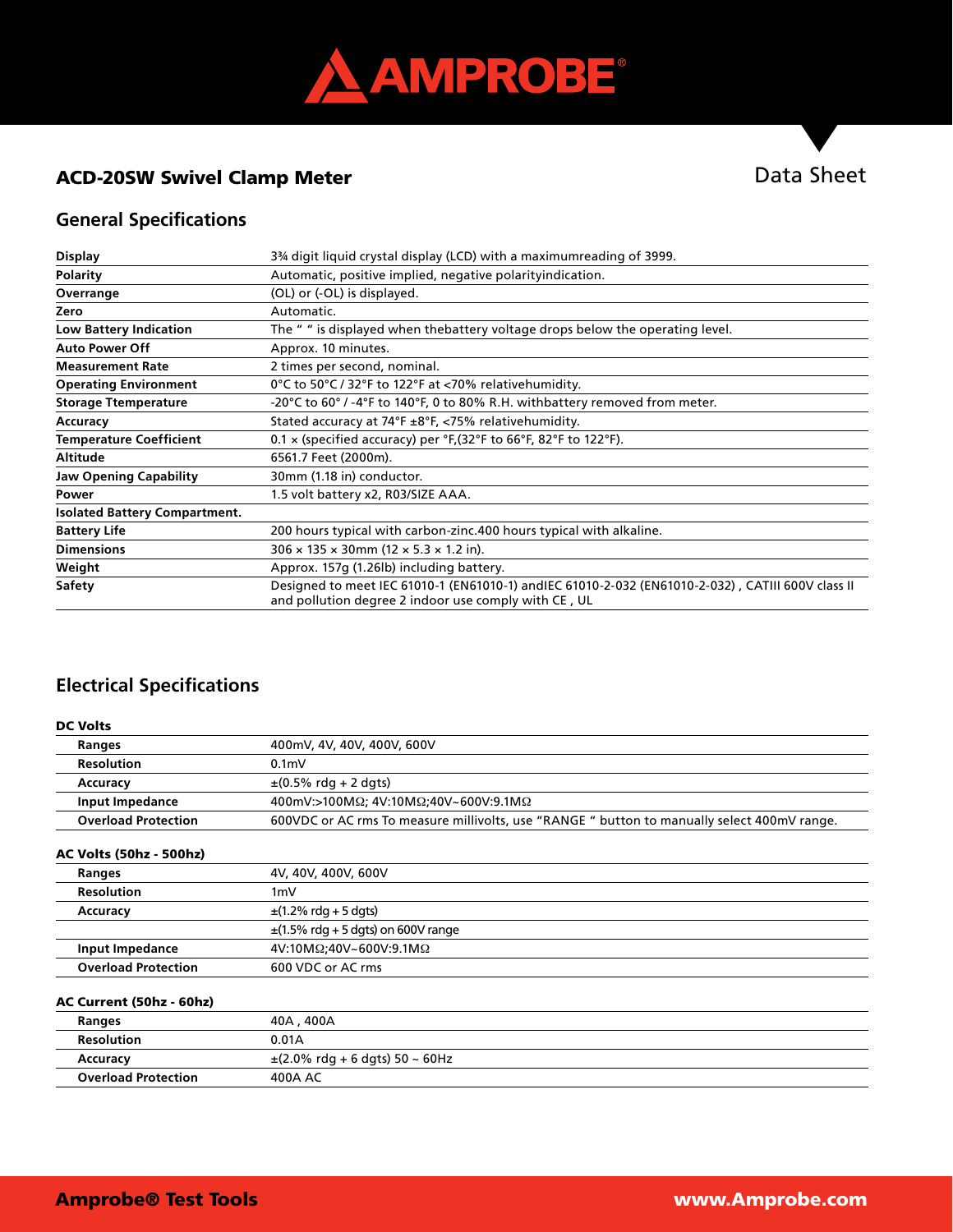

## ACD-20SW Swivel Clamp Meter

# Data Sheet

### Resistance

| <b>Ranges</b>                        | 400 $\Omega$ , 4k $\Omega$ , 40k $\Omega$ , 400k $\Omega$ , 4M $\Omega$ , 40M $\Omega$                                                                                                                                                                                                                                           |
|--------------------------------------|----------------------------------------------------------------------------------------------------------------------------------------------------------------------------------------------------------------------------------------------------------------------------------------------------------------------------------|
| <b>Resolution</b>                    | $0.1\Omega$                                                                                                                                                                                                                                                                                                                      |
| Accuracy                             | $\pm$ (1.0% rdg + 4 dgts) on 400 $\Omega$ to 400k $\Omega$ ranges                                                                                                                                                                                                                                                                |
|                                      | $\pm$ (1.5% rdg + 4 dgts) on 4M $\Omega$ range                                                                                                                                                                                                                                                                                   |
|                                      | $\pm$ (3.0% rdg + 5 dgts) on 40M $\Omega$ range                                                                                                                                                                                                                                                                                  |
| <b>Open Circuit Volts</b>            | $-0.45V$ dc typical, (-1.2Vdc on $400\Omega$ range)                                                                                                                                                                                                                                                                              |
| <b>Overload Protection</b>           | 600VDC or AC rms                                                                                                                                                                                                                                                                                                                 |
| Continuity                           |                                                                                                                                                                                                                                                                                                                                  |
| Range                                | $400\Omega$                                                                                                                                                                                                                                                                                                                      |
| <b>Resolution</b>                    | $1\Omega$                                                                                                                                                                                                                                                                                                                        |
| <b>Audible Indication</b>            | Less than $25\Omega$                                                                                                                                                                                                                                                                                                             |
| <b>Response Time</b>                 | 500 <sub>ms</sub>                                                                                                                                                                                                                                                                                                                |
| <b>Overload Protection</b>           | 600VDC or AC rms                                                                                                                                                                                                                                                                                                                 |
| <b>Diode Test</b>                    |                                                                                                                                                                                                                                                                                                                                  |
| <b>Test current</b>                  | 1.2mA (appreximate)                                                                                                                                                                                                                                                                                                              |
| Accuracy                             | $\pm$ (3.0% rdg + 3 dgts)                                                                                                                                                                                                                                                                                                        |
| <b>Resolution</b>                    | 10 <sub>m</sub>                                                                                                                                                                                                                                                                                                                  |
| <b>Open Circuit Volts</b>            | 3.0Vdc typical                                                                                                                                                                                                                                                                                                                   |
| <b>Audibe Indication</b>             | < 0.25V                                                                                                                                                                                                                                                                                                                          |
| <b>Overload Protection</b>           | 600VDC or AC rms                                                                                                                                                                                                                                                                                                                 |
| <b>Non-Contact Voltage Indicator</b> | Sense voltage 70V to 600VAC (50Hz ~ 60Hz) beeper chirps and big bright red LED comes on, works<br>when meter dial is on any ranges.                                                                                                                                                                                              |
| <b>Auxiliary Features</b>            |                                                                                                                                                                                                                                                                                                                                  |
| Hold                                 | Freeze the latest reading on the display.                                                                                                                                                                                                                                                                                        |
| Range                                | Excute manual range mode.                                                                                                                                                                                                                                                                                                        |
| <b>Disable Auto Power Off</b>        | Set the DMM to off position, press (RANGE) button, and hold the (RANGE) button while turning the<br>rotary knob to the desired range position. Release the button when LCD displays normally. Note<br>"APO" annunciator is missing from the LCD. The Auto Power Off mode is activated with an "APO"<br>symbol indicating on LCD. |
| <b>Noise Filter</b>                  | stable and consistent readings in electrically noisy environments. Pass lamp dimmer test and variable<br>fre-quency drive test.                                                                                                                                                                                                  |